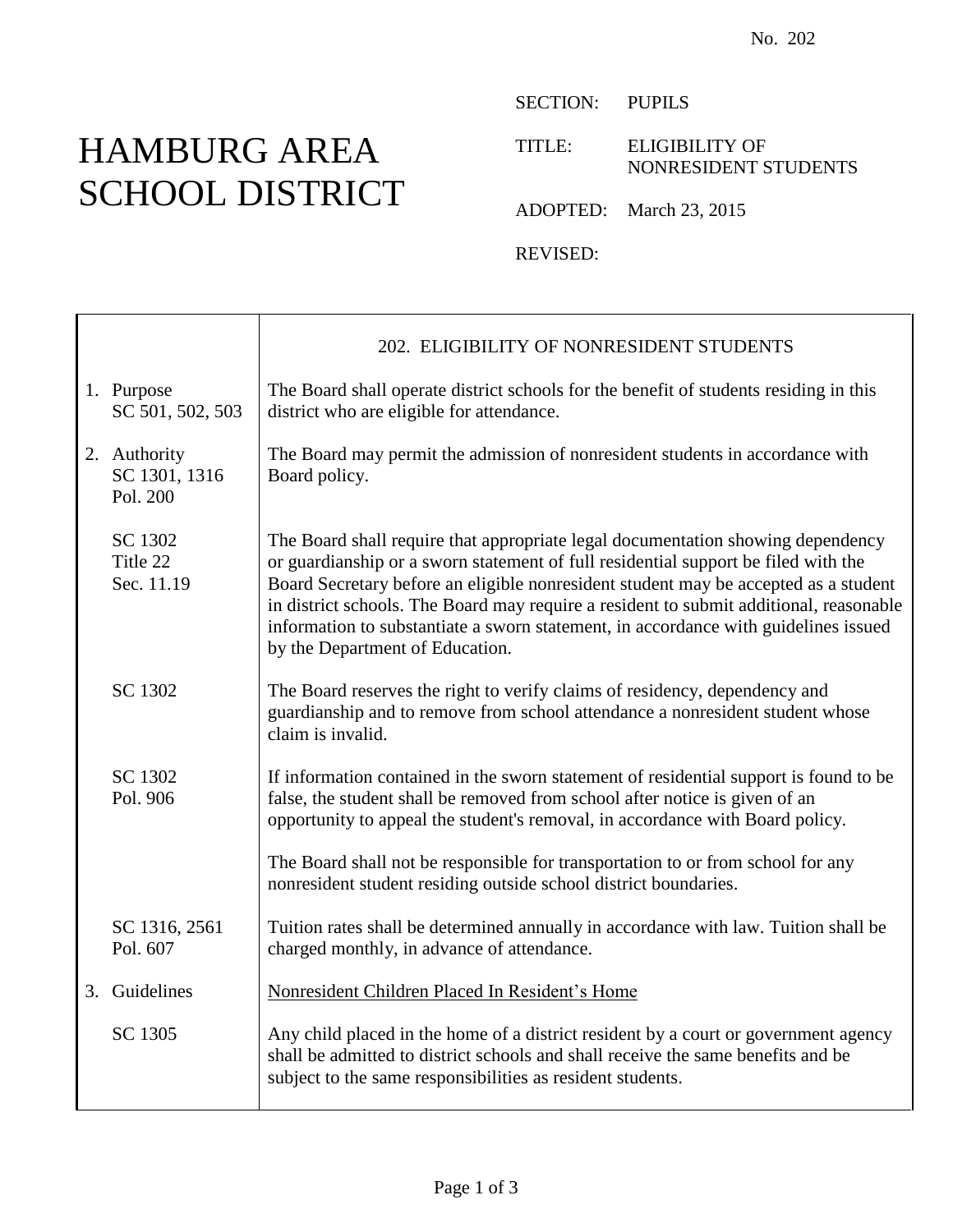## 202. ELIGIBILITY OF NONRESIDENT STUDENTS - Pg. 2

|                                                                                | <b>Residents Of Institutions</b>                                                                                                                                                                                                                                                                                                   |
|--------------------------------------------------------------------------------|------------------------------------------------------------------------------------------------------------------------------------------------------------------------------------------------------------------------------------------------------------------------------------------------------------------------------------|
| SC 1306, 1307,<br>1308, 1309,<br>1310, 2561,<br>2562<br>Title 22<br>Sec. 11.18 | A child who is living in or assigned to a facility or institution for the care or training<br>of children that is located within this district is not a legal resident of the district by<br>such placement; but s/he shall be admitted to district schools, and a charge shall be<br>made for tuition in accordance with law.     |
|                                                                                | <b>Prospective Residents</b>                                                                                                                                                                                                                                                                                                       |
| SC 1316                                                                        | A student eligible for attendance whose parent/guardian has executed a contract to<br>buy, build or rent a residence in this district for occupancy within not more than<br>ninety (90) days may be enrolled without payment of tuition upon written request to<br>the Superintendent.                                             |
|                                                                                | If the student does not become a resident of the district by the end of the period for<br>which free attendance is given, tuition shall be required until residency is established<br>unless waived by the Superintendent.                                                                                                         |
|                                                                                | Parents/Guardians of students who claim admission on the basis of future residency<br>shall be required to demonstrate proof of the anticipated residency.                                                                                                                                                                         |
|                                                                                | <b>Former Residents</b>                                                                                                                                                                                                                                                                                                            |
| SC 1316                                                                        | Regularly enrolled students whose parents/guardians have moved out of the school<br>district may be permitted to finish the school year without payment of tuition<br>provided that:                                                                                                                                               |
|                                                                                | 1. The parents/guardians move from the district during the last grading period<br>immediately previous to the end of the school year.                                                                                                                                                                                              |
|                                                                                | 2. The student is in the $12th$ grade and the parents/guardians move from the district<br>after the start of the school term.                                                                                                                                                                                                      |
|                                                                                | Permission will be granted by the Superintendent on a case-by-case basis.                                                                                                                                                                                                                                                          |
|                                                                                | <b>Other Nonresident Students</b>                                                                                                                                                                                                                                                                                                  |
| SC 1302<br>Title 22<br>Sec. 11.19                                              | A nonresident student may be admitted to district schools without payment of tuition<br>where attendance is justified on the grounds that the student lives full-time and not<br>just for the school year with district residents who have assumed legal dependency<br>or guardianship or full residential support of the student. |